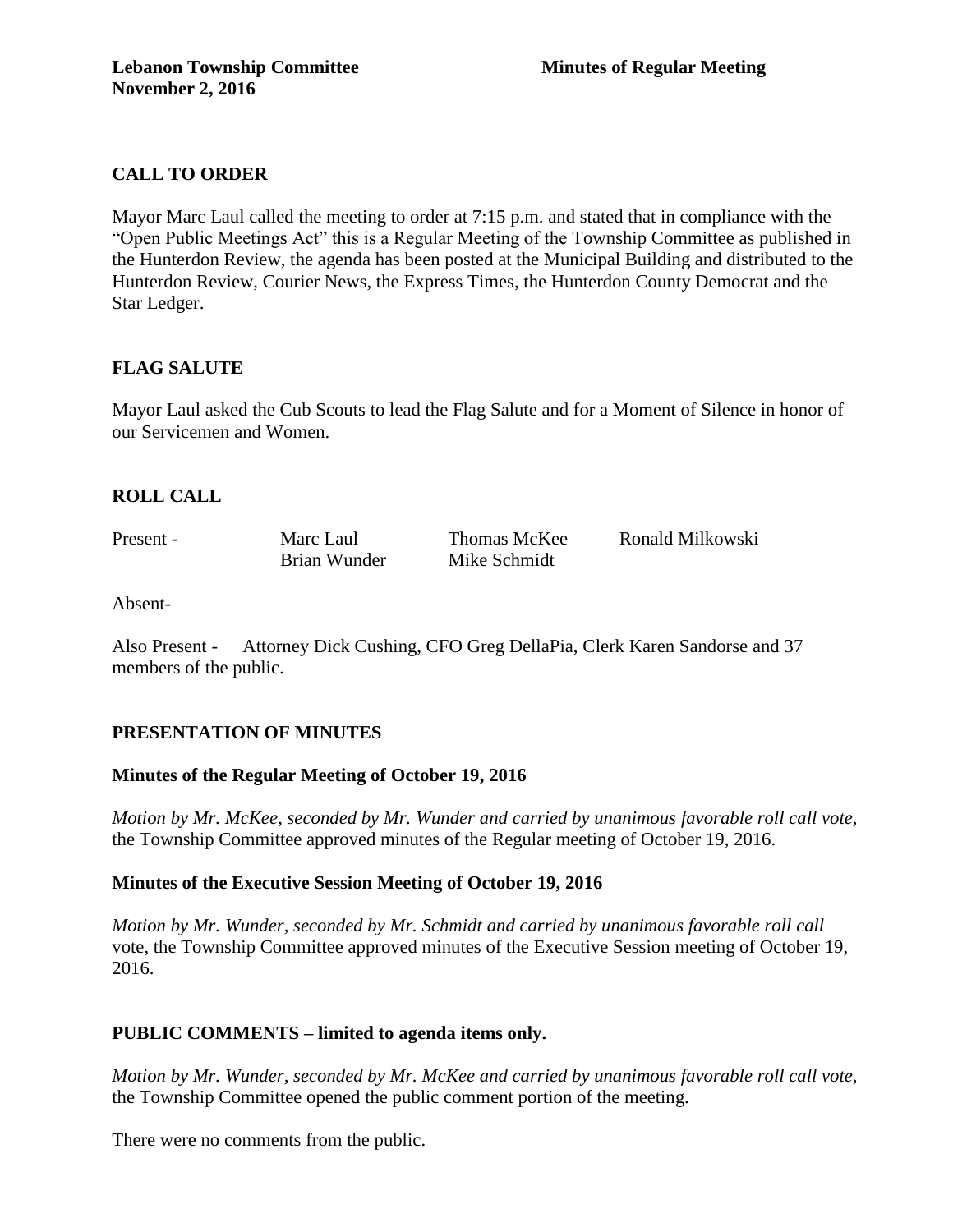LTCM 11/02/2016 Page 2 of 14

*Motion by Mr. Wunder, seconded by Mr. Schmidt and carried by unanimous favorable roll call*  vote, the Township Committee closed the public comment portion of the meeting.

## **Oath of Office – Police Sergeants**

Mayor Laul administered the Oath of Office to Erik Rautenberg and Chris Gurneak for the position of Police Sergeants.

## **ORDINANCES**

#### **Ordinance No. 2016-08 - Public Hearing**

*Motion by Mr. Wunder, seconded by Mr. Schmidt and carried by unanimous favorable roll call*  vote, the public hearing for Ordinance No. 2016-08 was opened.

There were no comments from the public*.*

*Motion by Mr. Wunder, seconded by Mr. Schmidt and carried by unanimous favorable roll call*  vote, the public hearing for Ordinance No. 2016-08 was closed.

*Motion by Mr. Schmidt, seconded by Mr. McKee and carried by unanimous favorable roll call vote,* the Township Committee adopted Ordinance No. 2016-08 as written below.

# **ORDINANCE NO. 2016-08 TOWNSHIP OF LEBANON COUNTY OF HUNTERDON STATE OF NEW JERSEY AN ORDINANCE TO REVISE, AMEND AND SUPPLEMENT THE CODE OF THE TOWNSHIP OF LEBANON CHAPTER 400, TITLED "ZONING", SPECIFICALLY SECTION 400-4, TITLED "DEFINITIONS"**

WHEREAS, the Township Committee of the Township of Lebanon, Hunterdon County, New Jersey has reviewed the Township Code and believes that an amendment to a Zoning Ordinance definition is necessary; and,

WHEREAS, the Township Committee believes such amendments are necessary to clarify the intent of the Ordinance relative to the conditional permitted use "Animal Farms".

NOW, THEREFORE, BE IT ORDAINED by the Township Committee of the Township of Lebanon, County of Hunterdon, State of New Jersey that Chapter 400, titled "Zoning" of the Code of the Township of Lebanon is hereby amended, revised and supplemented as follows:

Section 1. Section 400-4, Definitions, is hereby amended to read as follows ([Brackets] identify deletions):

ANIMAL FARM - A farm or ranch where keeping, boarding, breeding, raising, training and using [indigenous and/or] exotic animals for sale, lease, personal or business use is conducted, but not including a "kennel" as defined in this chapter, or properties used for agricultural or horticultural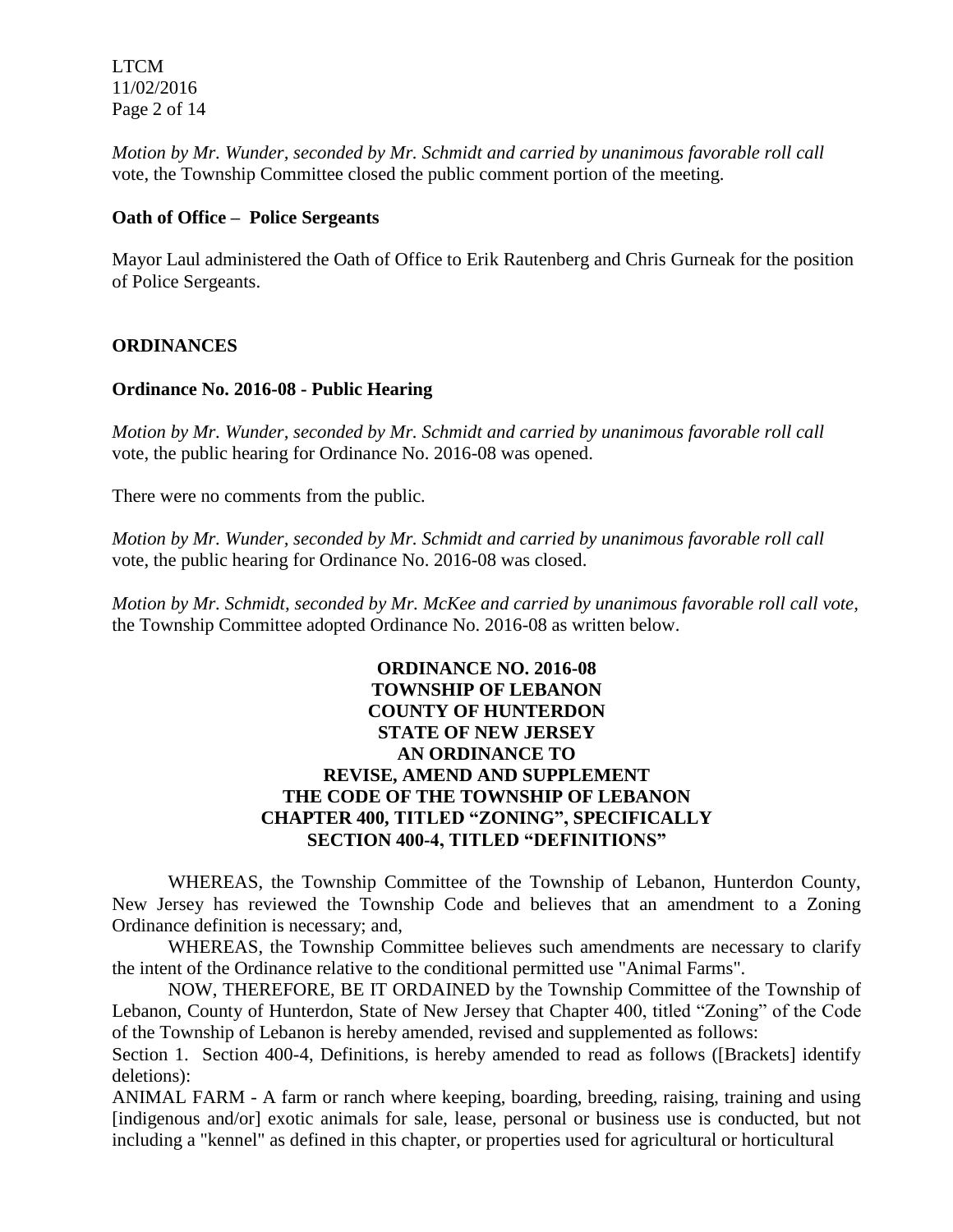LTCM 11/02/2016 Page 3 of 14

purposes as defined in this chapter. NOW, THEREFORE, BE IT FURTHER ORDAINED that:

1. All ordinances or portions of ordinances which are inconsistent with this Ordinance shall be repealed as to their inconsistencies only.

2. If any provision or paragraph of this Ordinance shall be held invalid by any court of competent jurisdiction, the same shall not affect the other provisions or paragraphs of this Ordinance, except so far as the provision or paragraph so declared invalid shall be separable from the remainder or any portion thereof.

## **Ordinance No. 2016-09 – Introduction**

Mr. Schmidt stated that Ordinance No. 2016-09 relates to 97 Red Mill Road. The property is approximately 9.6 acres with one of its boundaries running along the Spruce Run Creek for 2700 linear feet. Red Mill Road is the other side of the boundary. Mr. Schmidt noted that the Highlands Council has determined that the property is a high priority for conservation purposes and that the New Jersey Water Supply Authority has designated the property in their Spruce Run protection area. It is believed that the property offers substantial passive recreation opportunities for fishing and hiking. The Committee is working to obtain 50% of the funding through a Highlands Council grant opportunity. The Raritan Headwaters Association is applying for a grant for 20% of the cost and Lebanon Township is seeking the remainder of the funding through the Township's Hunterdon County Open Space Grant option. The New Jersey Water Supply Authority will also be providing a grant for 50% matching funds on the soft costs.

*Motion by Mr. Wunder, seconded by Mr. McKee and carried by unanimous favorable roll call vote,* the Township Committee approved Ordinance No. 2016-09 on first reading as entitled below.

> TOWNSHIP OF LEBANON HUNTERDON COUNTY, NEW JERSEY ORDINANCE NO. 2016-09 AN ORDINANCE AUTHORIZING THE PURCHASE OF PROPERTY DESIGNATED AS BLOCK 35, LOT 88

**Public Hearing to be held on December 7, 2016**

# **RESOLUTIONS**

## **Resolution No. 68-2016 - Tax Exempt Fully Disabled Veteran**

*Motion by Mr. Wunder, seconded by Mr. Schmidt and carried by unanimous favorable roll call vote*, the Township Committee approved Resolution No. 68-2016 as written below.

# **TOWNSHIP OF LEBANON COUNTY OF HUNTERDON STATE OF NEW JERSEY**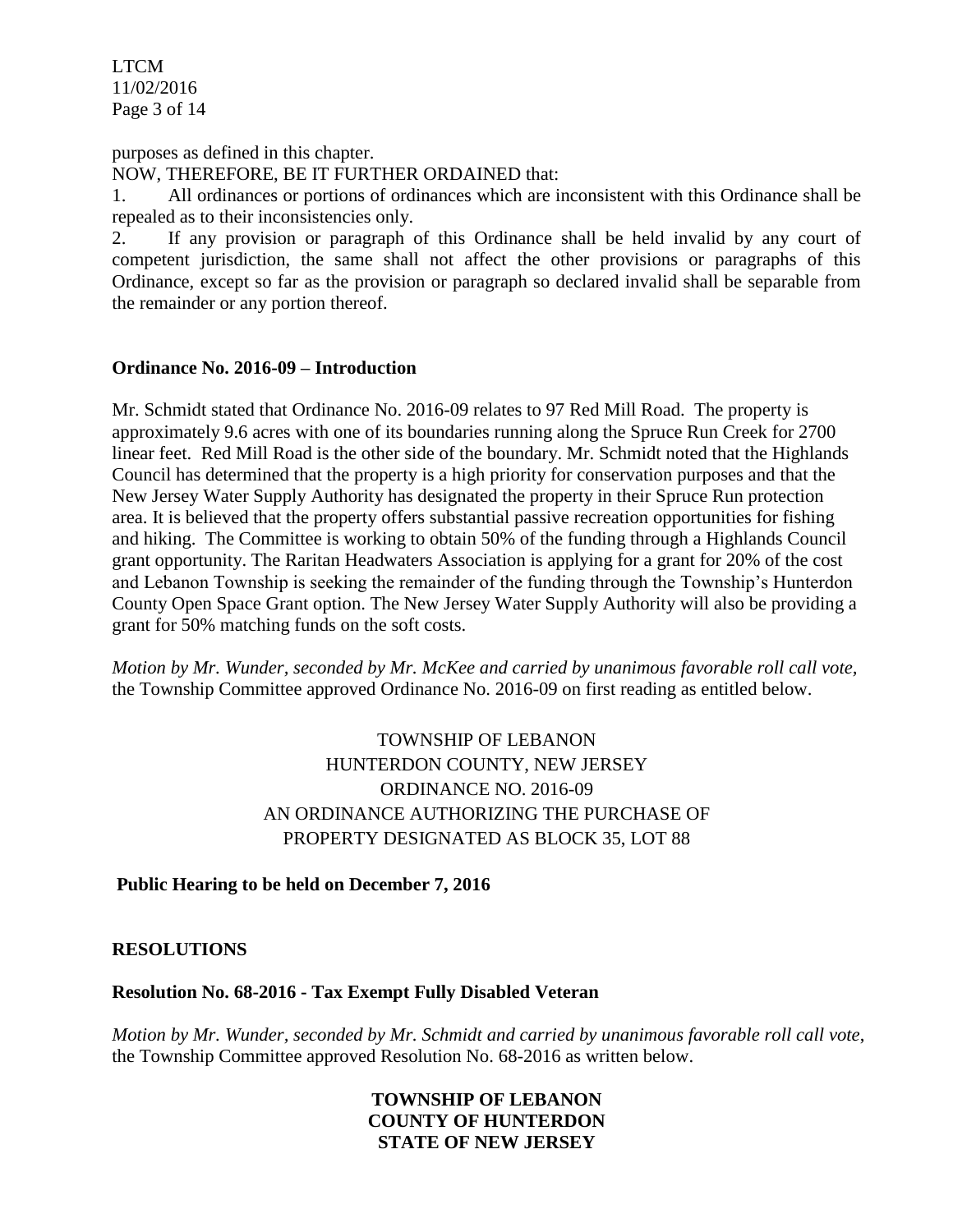LTCM 11/02/2016 Page 4 of 14

#### **RESOLUTION NO. 68-2016**

#### **TAX EXEMPT FULLY DISABLED VETERAN**

WHEREAS, N.J.S.A. 54:4-3.30-34 grants an exemption from local property taxes for the dwelling house of a qualified permanently and totally disabled veteran; and

WHEREAS, James O'Connor, a veteran, was declared to be permanently and totally disabled by the Department of Veteran's Affairs ("Veteran Affairs") effective April 21, 2010; and

WHEREAS, on July 19, 2016 James O'Connor purchased certain real estate in the Township of Lebanon, County of Hunterdon, State of New Jersey known as Block 37, Lot 3 located at 551 East Hill Rd; and

WHEREAS, James O'Connor made application for and was granted exemption from taxes; and

WHEREAS, pursuant to  $N.J.S.A.$  54:4-3.31, such exemption shall be effective as of the date of purchase, July 19, 2016;

WHEREAS, in this case, the Tax Collector deems that the total 2016 tax on this property is \$8,378.74 and \$3,787.74 of that amount must be cancelled, thereby an overpayment was made in the amount of \$1,601.49. Mr. O'Connor should receive a refund on tax overpayment paid in the year 2016 prorated to July 19, 2016,

NOW THEREFORE BE IT RESOLVED by the Mayor and Committee of the Township of Lebanon, County of Hunterdon, State of New Jersey, to hereby authorize a Veteran's Property Tax Exemption discharge of debt for the 2016 taxes in the amount of \$3,787.74 and a refund in the amount of \$1,601.49 payable to James O'Connor.

AND BE IT FURTHER RESOLVED, that a properly executed copy of this resolution be forwarded to the Tax Collector and Treasurer for the records.

#### **Resolution No. 79-2016 – Hunterdon County Open Space Trust Fund Grant Application**

*Motion by Mr. McKee, seconded by Mr. Milkowski and carried by unanimous favorable roll call vote*, the Township Committee approved Resolution No. 79-2016 as written below.

## **TOWNSHIP OF LEBANON COUNTY OF HUNTERDON STATE OF NEW JERSEY RESOLUTION NO. 79-2016 HUNTERDON COUNTY OPEN SPACE TRUST FUND MUNICIPAL GRANT APPLICATION**

WHEREAS: The Hunterdon County Board of Chosen Freeholders has approved an Open Space Trust Fund and established a Municipal Grants Program to provide County Funds in connection with preserving open space, natural areas, farmland and historic sites; to acquire, develop, improve and maintain county and municipal lands for recreation and conservation purposes; and preservation of historic structures, properties, facilities, sites, areas, or objects; or for the payment of debt service or indebtedness issued or incurred by the municipality for any of the purposes described above; and

WHEREAS, the Township of Lebanon desires to further the public interest by obtaining funding in the amount of \$ 122,360.00 from the County of Hunterdon to fund the following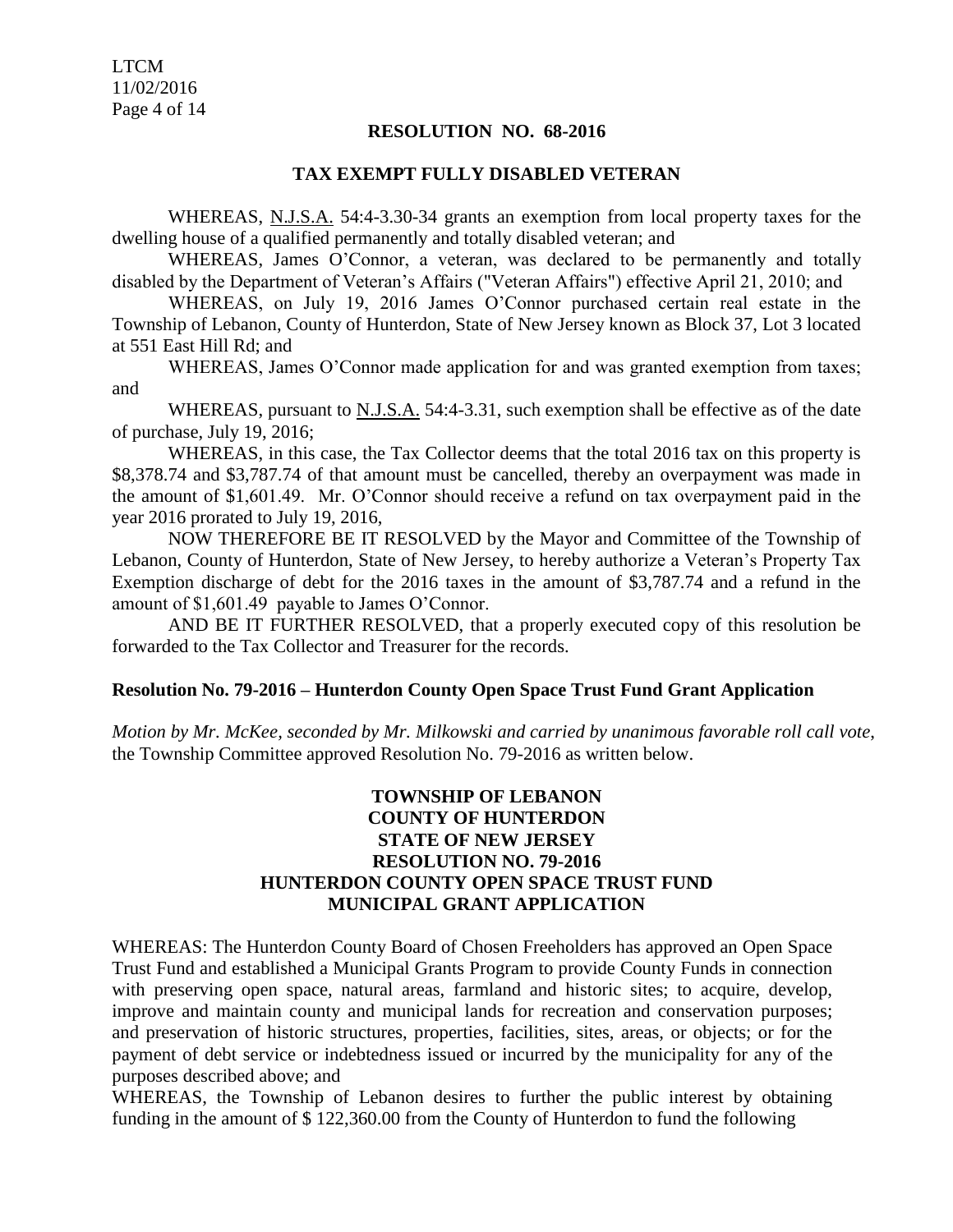LTCM 11/02/2016 Page 5 of 14

project: Acquisition of 97 Red Mill Road for passive recreation, environmental conservation and open space preservation at a cost of \$149,200.00, including estimated closing costs; and

WHEREAS, the Hunterdon County Open Space, Farmland and Historic Preservation Trust Fund Plan established a Nonprofit Grants Program to provide Open Space Trust Funds to qualifying charitable conservancies for the acquisition of lands for public recreation, conservation and general open space purposes in Hunterdon County; and

WHEREAS, Raritan Headwaters Association is a qualifying charitable conservancy and will apply for such a Nonprofit Grant to partner with Lebanon Township for the project: Acquisition of 97 Red Mill Road.

NOW, THEREFORE, the governing body resolves that Committeeman Mike Schmidt is hereby authorized to:

(a) make application for such County Open Space Trust Funds,

(b) provide additional application information and furnish such documents as may be required, and

(c) act as the authorized correspondent of the above named Municipality; and

WHEREAS, the County of Hunterdon shall determine if the application is complete and in conformance with the scope and intent of the Hunterdon County Open Space, Farmland and Historic Preservation Trust Fund Plan, applicable Freeholder Board Policies and the Procedures Manual for the Municipal Grant Program adopted thereto, and notify the Municipality of the amount of the funding award; and

WHEREAS, the Municipality is willing to use the County funds in accordance with such adopted Policies and Procedures, and applicable state and local government rules, regulations and statutes;

NOW, THEREFORE, BE IT FURTHER RESOLVED, by the Township Committee of the Township of Lebanon,

1. That Committeeman Mike Schmidt of the above named Municipality is hereby authorized to execute any documents and agreements with the County of Hunterdon for the project known as 97 Red Mill Road Acquisition;

2. That the Municipality has its share of funds, if required, in the amount of \$ 175,207.47;

3. That, in the event the County of Hunterdon's funds are less than the total project cost specified above, the applicant has the balance of funding necessary to complete the project; 4. That the applicant agrees to comply with all applicable federal, state, and local laws, rules,

and regulations in its performance of the project; and

5. That this resolution shall take effect immediately.

## **Resolution No. 80-2016 – Agreement of Sale for 97 Red Mill Road**

*Motion by Mr. Wunder, seconded by Mr. McKee and carried by unanimous favorable roll call vote*, the Township Committee approved Resolution No. 80-2016 as written below.

Mayor Laul designated Mr. Schmidt as the individual who will work with the Township Attorney in the process of acquiring 97 Red Mill Road.

# **TOWNSHIP OF LEBANON HUNTERDON COUNTY, NEW JERSEY RESOLUTION NO. 80-2016 RESOLUTION AUTHORIZING EXECUTION OF AGREEMENT OF SALE FOR**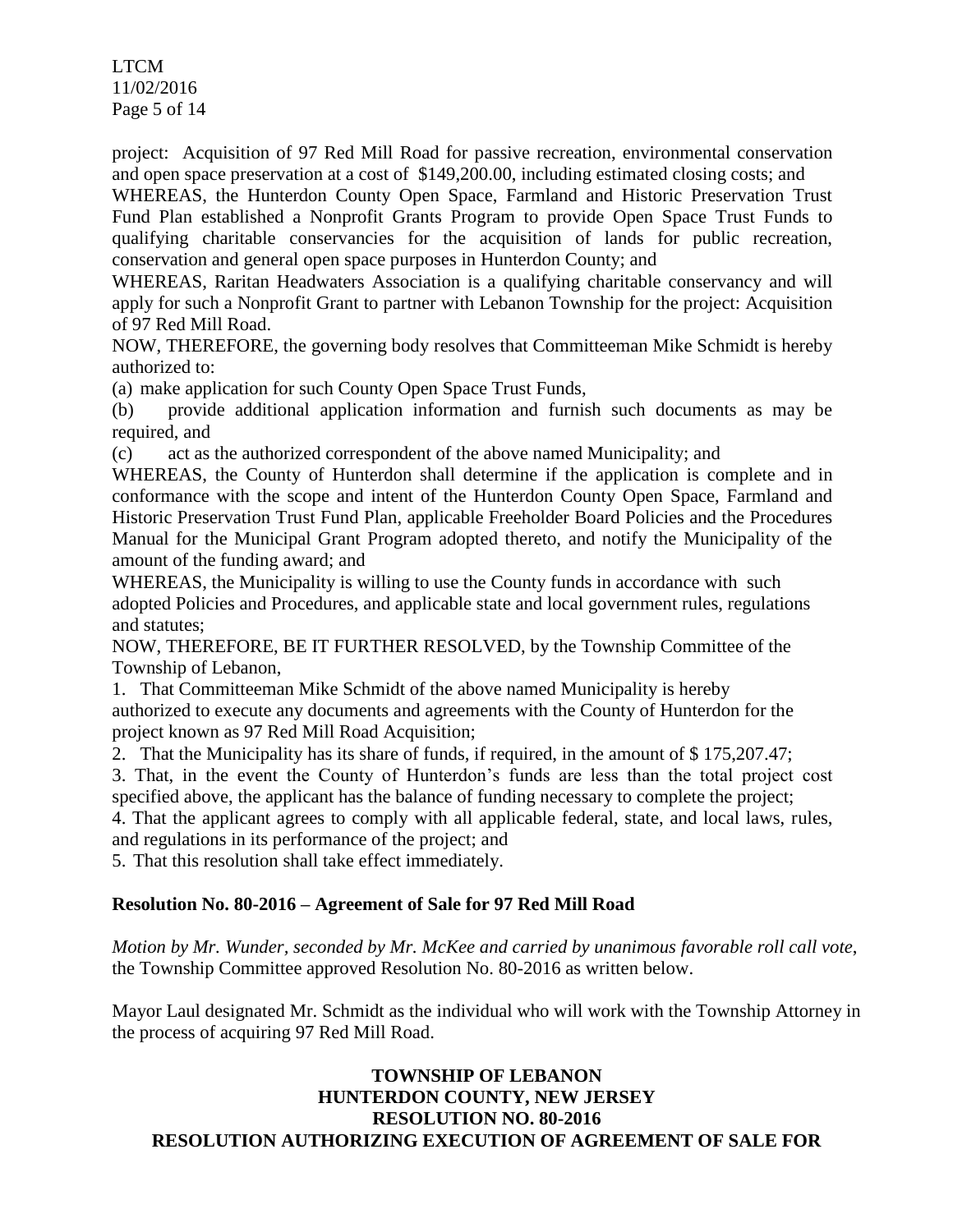LTCM 11/02/2016 Page 6 of 14

#### **97 RED MILL ROAD (BLOCK 35 LOT 88)**

WHEREAS, the Township of Lebanon(the "Township") wishes to acquire approximately 9.6 acres of land designated as Block 35, Lot 88 on the Township Tax Map, located at 97 Red Mill Road; and

WHEREAS, according to the Highlands Council, the Property is categorized as Critical Wildlife Habitat and creates a key linkage in a Wildlife corridor;

WHEREAS, the Highlands Council further categorizes approximately 80% of the Property as a High Conservation Priority Area; and

WHEREAS, the Property is adjacent to the Spruce Run Creek, which is a clear running rock bottom creek that flows into Spruce Run Reservoir and is a Category One trout production stream and is trout stocked by the New Jersey Department of Fish & Wildlife; and

WHEREAS, the Property is also adjacent to other preserved properties, such as the 50 acre Hendra Property and 101 acre preserved Hall Tree Farm; and

WHEREAS, the Property offers attractive recreational uses and environmental preservation benefits, including water quality and supply protection and habitat conservation, owing to its proximity to the Spruce Run Creek and other preserved properties; and

WHEREAS, the New Jersey Highlands Water Protection and Planning Council is offering matching grants up to 50% funding for acquisitions of property for any passive recreation or conservation purposes through the Highlands Open Space Partnership Program; and

WHEREAS, the Township has applied for such grant; and

WHEREAS, Hunterdon County is also offering grants to non-profit organizations for open space acquisition;

WHEREAS, the Township is partnering with the Raritan Headwaters Association, a nonprofit, to apply for such grant; and

WHEREAS, the application for the Hunterdon County grant must include an executed sale agreement for the Property, a draft of which is attached hereto; and

WHEREAS, the due date of the application to Hunterdon County will occur prior to the next regular governing body meeting, therefore, the governing body must authorize execution of such an agreement as soon as possible; and

WHEREAS, Lebanon Township has dedicated fund balances from previously collected Open Space taxes both at the County and local level that can be used as matching funds for the Highlands Open Space Partnership Program; and

WHEREAS, Lebanon Township will endeavor to leverage its dedicated fund balances through additional partnerships with open space conservancy organizations, if possible; and

WHEREAS, the form of agreement attached hereto is being reviewed by the seller's attorney so there may be some technical language changes to the form of the agreement, but not to the material terms.

NOW, THEREFORE, BE IT RESOLVED that the Mayor and Committee of the Township of Lebanon, County of Hunterdon, State of New Jersey, hereby authorizes the execution of an Agreement of Sale to acquire the property designated as Block 35, Lot 88 on the Township Tax Map, located at 97 Red Mill Road pursuant to an Agreement of Sale in similar form as attached hereto, subject to final review of the Township Attorney and a Committee person designated by the Mayor.

BE IT IS FURTHER RESOLVED that counsel and all other appropriate Township officials and personnel are authorized to prepare any and all related documents and perform all tasks, which will effectuate the purposes of this Resolution.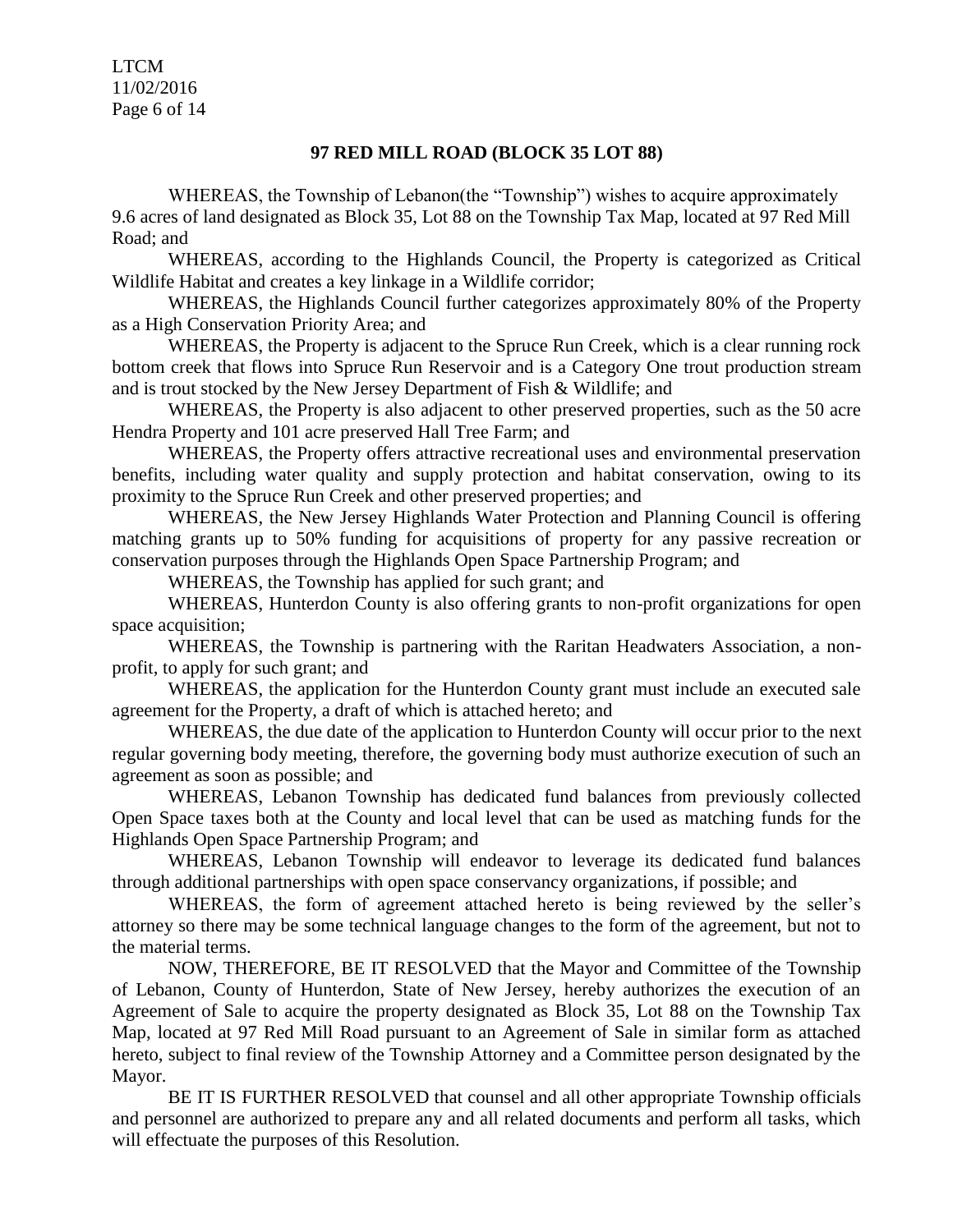LTCM 11/02/2016 Page 7 of 14

## **Resolution No. 81-2016 – Cellco Partnership d/b/a/ Verizon Wireless**

Ms. Kathryn Windsor of Tilson Technology stated that Tilson is a representative of Cellco Partnership d/b/a Verizon Wireless. Ms. Windsor stated that Verizon is looking to place small network nodes on wooden utility poles in public right of way. The nodes are 20 inches wide by 55 inches tall. Ms. Windsor stated that Verizon feels strongly about reliable network and coverage and in analyzing their network they have discovered gaps in coverage due to many users draining the system. All applications put a strain on the sector and calls may not connect. Verizon feels that this can be a problem in an emergency situation. Ms. Windsor stated that Verizon is looking to place the network nodes strictly in the right of way and is looking for consent to do so. The Committee's consent does not permit Verizon to construct or build anything it just authorizes Verizon to work in the right of way. Ms. Windsor informed the Committee that Verizon will be working with the building department and will obtain all applicable permits. Site specific plans will be provided to the building department and the Township Engineer for review.

Mayor Laul asked if the nodes will minimize the need for the macros in the area. Ms. Windsor stated that the nodes are not intended to replace the macros they are meant to compliment them. Mr. Milkowski asked if the nodes will be mounted on existing poles. Ms. Windsor stated that they will be mounted on existing or new poles. Verizon prefers to use existing poles, but unfortunately there are many restrictions on poles so it may become necessary to install new poles. Mr. Milkowski asked how high the nodes are on a pole. Ms. Windsor stated that they are placed 8 to 10 ft. high. Mr. Wunder asked how many nodes will be installed. Ms. Windsor stated that Verizon is in process of analyzing that at this time. The nodes will be placed location specific as needed. Mr. McKee asked which utilities Verizon has agreements with for the use of the poles. Ms. Windsor stated that Verizon has agreements with JCP&L, PSE&G and Verizon Telephone which is a separate entity from Verizon Wireless. Ms. Windsor stated that if new poles need to be installed they will be consistent with the street scape in the Township and will be owned by Verizon Telephone. Ms. Windsor stated that Verizon is looking to deploy the project very soon and it is a statewide initiative. The Committee would like to know how many units Verizon would like to install. Ms. Windsor stated that she is not sure when she will have that information. Mr. McKee asked who will be responsible for the maintenance of the poles, such as tree trimming. Ms. Windsor will look into who will be responsible for the maintenance of the poles. The Committee decided that they would like the answers to their questions in writing prior to adopting Resolution No. 81-2016. The Township will need contact information if there should be a problem with a pole and a description of their maintenance procedures. The Committee also asked for the anticipated number of nodes that will be installed in the Township. Ms. Windsor will also provide the Committee with more detailed pictures of a network node.

# **TOWNSHIP OF LEBANON COUNTY OF HUNTERDON STATE OF NEW JERSEY RESOLUTION NO. 81-2016 AUTHORIZES VERIZON TO USE POLES ERECTED WITHIN THE PUBLIC RIGHT-OF-WAY OF THE TOWNSHIP OF LEBANON BY PARTIES THAT HAVE THE LAWFUL RIGHT TO MAINTAIN SUCH POLES**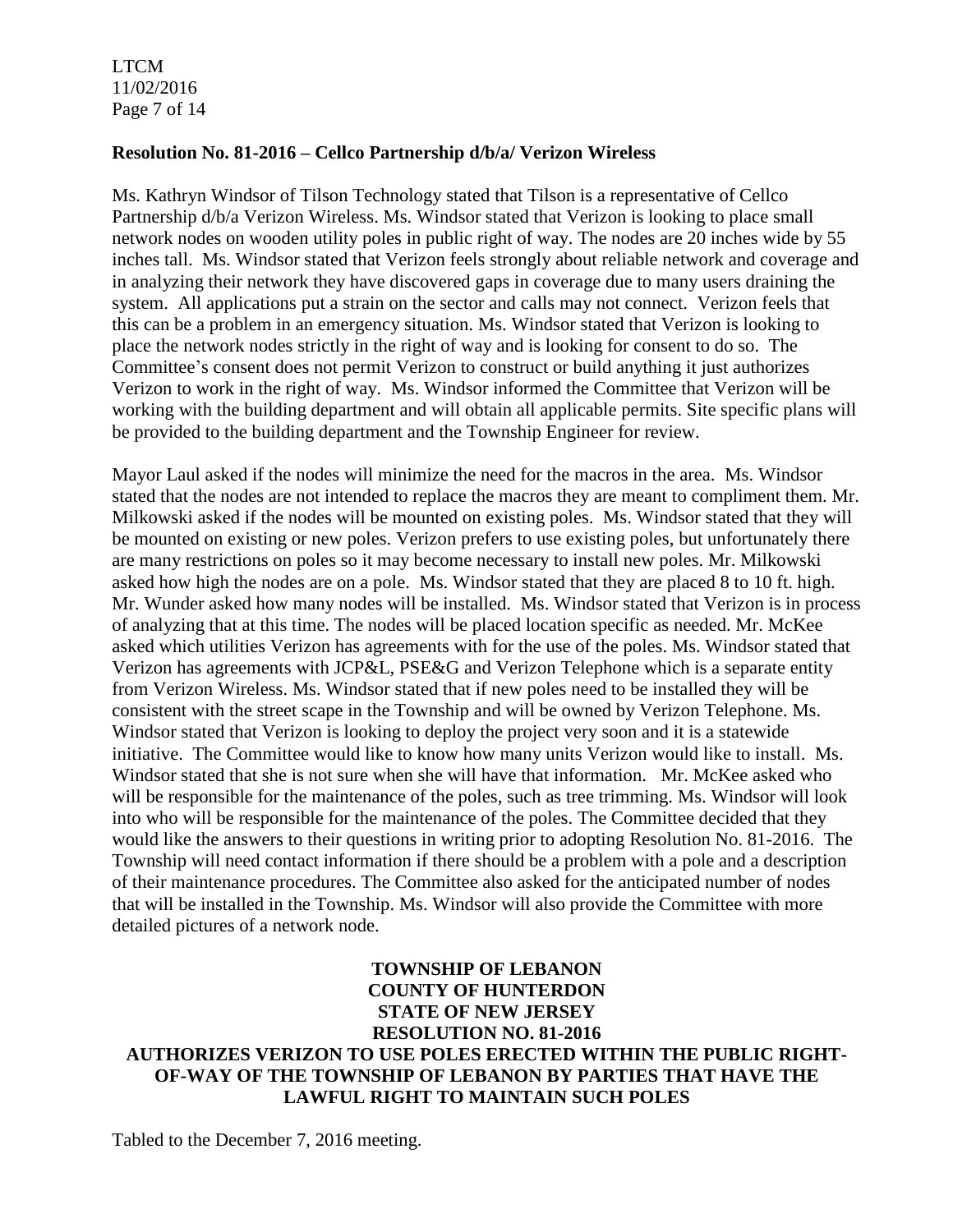LTCM 11/02/2016 Page 8 of 14

## **Resolution No. 82-2016 – Redemption of Tax Sale Certificate**

*Motion by Mr. Schmidt, seconded by Mr. McKee and carried by unanimous favorable roll call vote*, the Township Committee approved Resolution No. 82-2016 as written below.

## TOWNSHIP OF LEBANON COUNTY OF HUNTERDON STATE OF NEW JERSEY RESOLUTION NO. 82 -2016 REDEMPTION OF TAX SALE CERTIFICATE

WHEREAS the Tax Collector did sell a Tax Sale Certificate  $\#201403$  on October  $10^{th}$  2014 to US Bank Cust for PC5 Sterling and,

WHEREAS the amount of \$7,016.44 has been collected from Kathy Kollmar, the owner of this property, known as Block 17, Lot 19.01 Lebanon Township for the redemption of Tax Sale Certificate # 201403.

THEREFORE BE IT RESOLVED that the Treasurer be authorized to prepare and the Mayor, Treasurer and Clerk be authorized to sign a check in the amount of \$7,016.44 for the redemption of this lien, and,

BE IT FURTHER RESOLVED that the premium of \$9,100.00 paid for Tax Sale Certificate #201403 also be returned, and that these checks be delivered to the lien holder:

> US Bank Cust for PC5 Sterling 50 south  $16<sup>th</sup>$  Street-Suite 1950 Philadelphia PA 19102

#### **Resolution No. 83-2016 – Redemption of Tax Sale Certificate**

*Motion by Mr. Schmidt, seconded by Mr. McKee and carried by unanimous favorable roll call vote*, the Township Committee approved Resolution No. 83-2016 as written below.

## TOWNSHIP OF LEBANON COUNTY OF HUNTERDON STATE OF NEW JERSEY RESOLUTION NO. 83 -2016 REDEMPTION OF TAX SALE CERTIFICATE

WHEREAS the Tax Collector did sell a Tax Sale Certificate  $\#201610$  on October 14<sup>th</sup> 2016 to C&E Tax Lien Fund 1 and,

WHEREAS the amount of \$7,678.85 has been collected from Ocwen Bank for the owner of this property, known as Block 61, Lot 23.13 Lebanon Township for the redemption of Tax Sale Certificate # 201610.

THEREFORE BE IT RESOLVED that the Treasurer be authorized to prepare and the Mayor, Treasurer and Clerk be authorized to sign a check in the amount of \$7,678.85 for the redemption of this lien, and,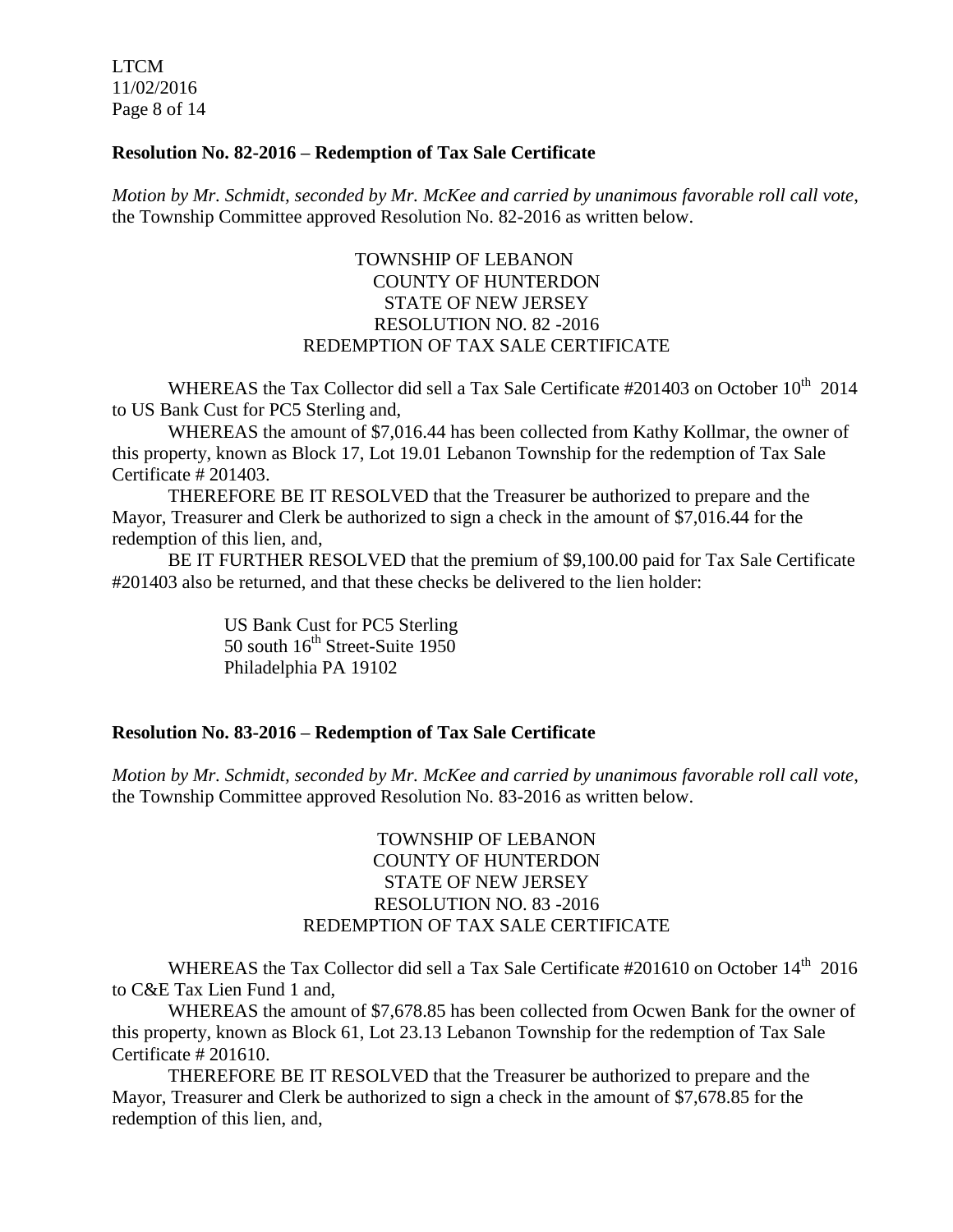LTCM 11/02/2016 Page 9 of 14

BE IT FURTHER RESOLVED that the premium of \$48,500.00 paid for Tax Sale Certificate #201610 also be returned, and that these checks be delivered to the lien holder:

> C&E Tax Lien Fund 1 PO Box 9 Short Hills NJ 07078

## **Resolution No. 84-2016 – Appointment of Temporary Acting Fire Official**

*Motion by Mr. Milkowski, seconded by Mr. Schmidt and carried by unanimous favorable roll call*  vote, the Township Committee approved Resolution No. 84-2016 as written below.

## TOWNSHIP OF LEBANON HUNTERDON COUNTY, NEW JERSEY RESOLUTION NO. 84-2016 RESOLUTION APPOINTING TEMPORARY ACTING FIRE OFFICIAL

WHEREAS, Lebanon Township is in need of a Fire Official; and

WHEREAS, it has been determined by the Township Committee that Sue Schlesinger is qualified to hold the position of Temporary Acting Fire Official until such time that a permanent Fire Official is appointed.

NOW THEREFORE BE IT RESOLVED by the Township Committee of the Township of Lebanon, County of Hunterdon, State of New Jersey, that, that Sue Schlesinger be appointed as Temporary Acting Fire Official at the hourly rate of \$25.19 on a part-time basis, as needed, with no benefits.

BE IT FURTHER RESOLVED that said appointment is temporary only,

such that no rights attendant to permanent appointments shall attach or inure to

the benefit of Ms. Schlesinger.

BE IT FURTHER RESOLVED that a certified copy of this resolution be provided to the Chief Financial Officer, Clerk/Administrator, Payroll Clerk, and the New Jersey Department of Community Affairs.

## **OLD BUSINESS**

## **Quest Environmental – Draft Remedial Action Report – Fire Station No. 1**

*Motion by Mr. McKee, seconded by Mr. Schmidt and carried by unanimous favorable roll call vote*, the Township Committee approved the Fire Station No. 1 Draft Remedial Action Report, dated November 11, 2016, as submitted by Quest Environmental and authorized the Mayor to sign.

## **Shared Service Agreement – Lebanon Township and the Lebanon Township Board of Education**

Mr. Schmidt stated that at a School Board meeting the Board announced that they will be entering into a Shared Services Agreement with the Township for including, but not limited to, mowing, snow removal, miscellaneous pothole repair, grading, equipment hauling, and loaning equipment.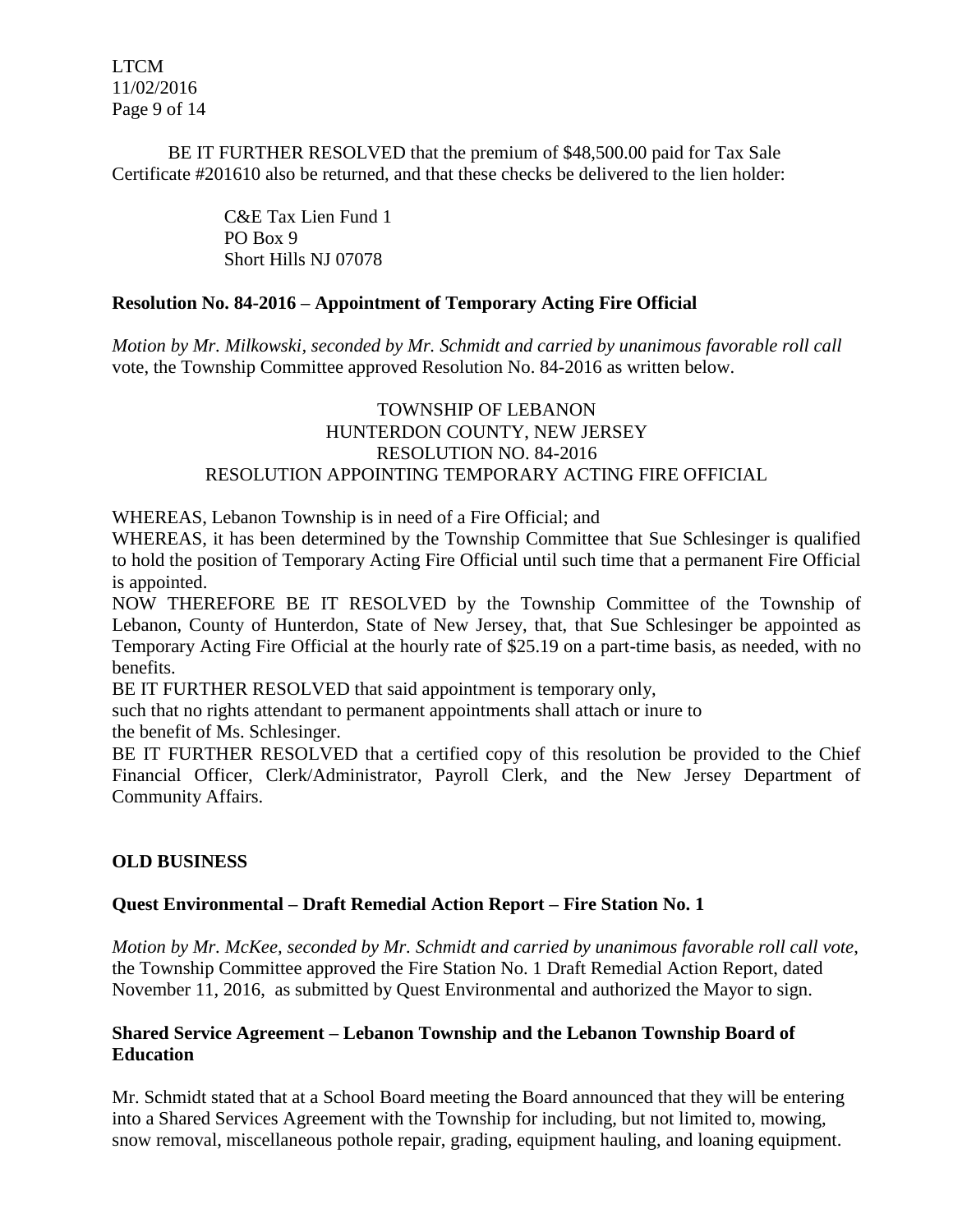LTCM 11/02/2016 Page 10 of 14

Mr. Schmidt stated that it is understood by the Township Committee and the Board that the taxpayers pay for all of the services; however, this is a way to formalize the relationship by placing the work and equipment provided into the Board's budget. A payment of \$5000 will be paid to the Township each quarter and the agreement will be renewed annually.

*Motion by Mr. Milkowski, seconded by Mr. Wunder and carried by unanimous favorable roll call*  vote, the Township Committee approved a Shared Services Agreement with the Lebanon Township School District and authorized the Mayor and Clerk to sign.

# **Fire Department Ordinance**

Mr. Schmidt asked what the status is of the Transportation ordinance for the Fire Department. Deputy Chief Crampton stated that he thought that the Township was going to send a letter to the facilities informing them of the ordinance. Mayor Laul stated that the Fire Department should write the letter and he will send it with the ordinance to the facilities in the Township.

## **Fire Stations - Generators**

Mr. Milkowski asked about the status of the generators for the Fire Department buildings. Mayor Laul stated that the Zoning Officer gave his approval two or three weeks ago. The company was waiting for Zoning approval before they ordered the generators. Once the order was placed it will be six to eight weeks before they will be delivered.

## **Employment Advertisements**

Mr. Schmidt asked if the DPW positions have been advertised and posted yet. The Clerk informed Mr. Schmidt that the positions have been advertised and posted. The DPW Manager has received a good number of applications. The Committee would like to address them at the December 7, 2016 meeting. Mayor Laul asked if Gary Apgar has returned the advertisement for the Fire Official position which he was reviewing for accuracy. The Clerk informed Mayor Laul that he had not but it is expected shortly.

## **NEW BUSINESS**

# **Accept Resignation – Robert A. Ballard, Jr. – Municipal Prosecutor**

*Motion by Mayor Laul, seconded by Mr. McKee and carried by unanimous favorable roll call vote,* the Township Committee accepted Municipal Prosecutor Robert Ballard's resignation and wished him good luck in his new endeavors.

*Motion by Mr. Milkowski, seconded by Mr. Wunder and carried by unanimous favorable roll call*  vote, the Township Committee appointed Katharine Errickson as Municipal Prosecutor until December 31, 2016.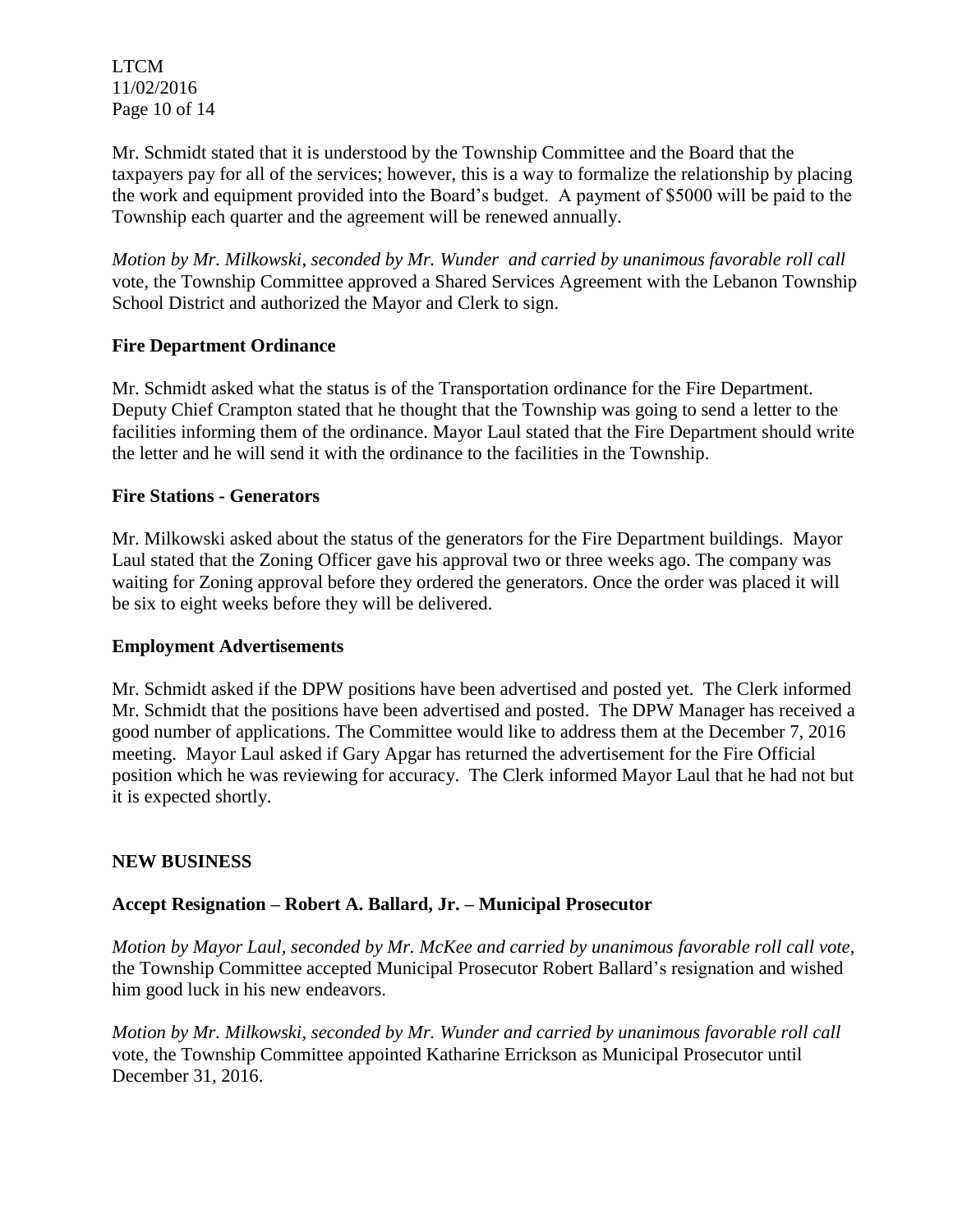LTCM 11/02/2016 Page 11 of 14

# **Best Practices CY 2016/SFY 2017**

CFO Greg DellaPia stated that the Best Practices report is on the agenda for the Committee's review. The State reduced the questions this year from 50 to 30. The Township scored 90% which was a result of 23 positive answers and 4 that do not apply. The Township needed a score of 22 positive answers to not have a reduction in State aid. Mr. DellaPia stated that the report has been submitted to the State and must be provided to the Committee prior to or after submission. Discussion was held on ways to improve the results as well as the possible need for a reevaluation.

## **Columbia Gas Transmission, LLC – Request to Conduct Routine Maintenance**

The Township Committee received correspondence from Columbia Gas Transmission stating that a letter was sent to the NJDEP Division of Land Use Regulation to request approval to conduct routine maintenance within the regulated area along the pipeline area along the Columbia Trail.

## **DPW Manager – Request to Purchase a Plow**

*Motion by Mr. Wunder, seconded by Mr. Schmidt and carried by unanimous favorable roll call*  vote, the Township Committee approved the DPW Managers request to purchase an 8 ft. 6 in. snowplow from Westchester Machinery at a cost of \$4940.00.

## **Township Historians Request to Appoint Member**

*Motion by Mr. Schmidt, seconded by Mr. Milkowski and carried by unanimous favorable roll call*  vote, the Township Committee appointed Denise Schroeder to the Historians as requested by the Historians.

## **Purchasing Agent**

Mr. Milkowski said that he would like to look into contracting a Purchasing Agent. Discussion was held on the need and possible options in retaining one.

# **PRESENTATION OF VOUCHERS**

Committee Members provided a description of vouchers exceeding \$1000.00.

*Motion by Mr. Wunder, seconded by Mr. Schmidt and carried by unanimous favorable roll call*  vote, the Township Committee approved the November 2, 2016 bill list in amount of \$177,013.68.

## **CORRESPONDENCE**

- a. Lebanon Township Park Committee September 12, 2016 Meeting Minutes
- b. Hunterdon County YMCA Active Older Adult Center Letter of Appreciation
- c. Raritan Headwaters Letter of Appreciation
- d. Applied Earth Solutions Inc. Monitoring Well Sealing Bunnvale Library Property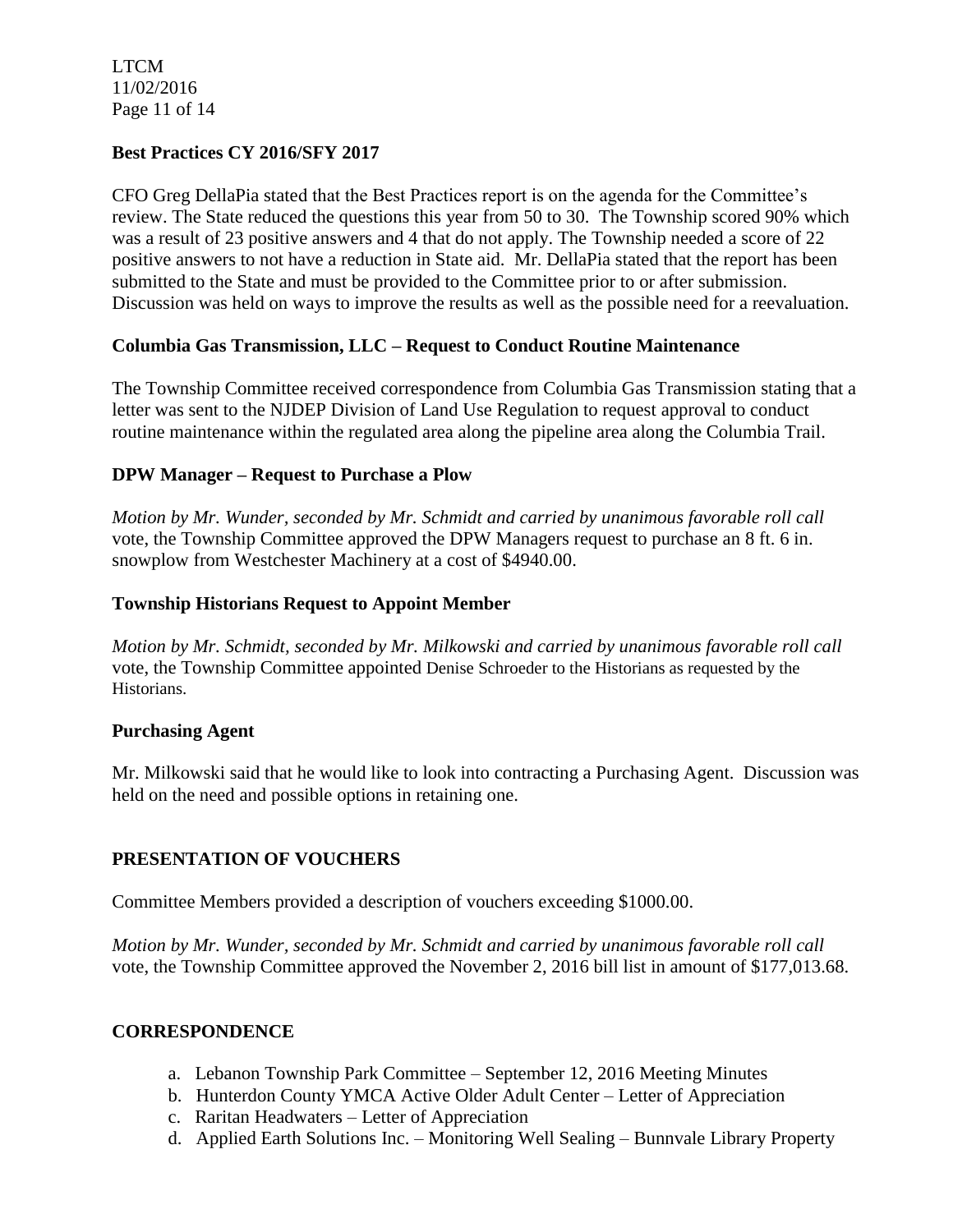LTCM 11/02/2016 Page 12 of 14

# **PUBLIC COMMENTS**

*Motion by Mr. Milkowski, seconded by Mr. Wunder and carried by unanimous favorable roll call*  vote, the Township Committee opened the public comment portion of the meeting at 8:35 p.m.

Mr. Kenneth MacRitchie stated that he is the owner of Block 5, Lot 5, Buffalo Hollow Road. Mr. MacRitchie stated that he has owned the property for more than 30 years and purchased it from the Boy Scouts. The property was a portion of Camp Watchung and Mr. MacRitchie was the Commissioner of the Camp. Mr. MacRitchie stated that he is happy to maintain the property and cleans the property two or three times a year. Mr. MacRitchie stated that the property is in his will to be given to the Conservation Foundation. Mr. MacRitchie thanked former Chief Gus Hintz for paying the taxes on the property when the Boy Scouts did not pay them.

Mr. MacRitchie stated that on October 13, 2015 he sent a memo to the Township Committee about road issues in the Township and has not heard any response. Mr. MacRitchie stated that Boy Scout Road has been vacated on the west end and the easterly part; however, the center part, through the Miquin Woods, is an open public road. Mr. MacRitchie stated that it might be easier to police if the road were to be vacated. Mr. MacRitchie stated that Newport Road travels through three resident's back yards. Mr. MacRitchie asked the Committee to give him a call if they have any questions.

Ms. Laurie Hoffman stated that on behalf of the Historians she would like to thank Mr. Schmidt for all of his help during the 2016 year and presented him with a Museum Mug. Ms. Hoffman also showed the Township Committee the ornaments that the Historians have available for a fundraiser.

*Motion by Mr. Schmidt, seconded by Mr. Wunder and carried by unanimous favorable roll call* vote, the Township Committee closed the public comment portion of the meeting at 8:38 p.m.

## **Resolution No. 85-2016 –Executive Session**

*Motion by Mr. Milkowski, seconded by Mr. McKee and carried by unanimous favorable roll call* vote, the Township Committee approved Resolution No. 85-2016 and convened in to Executive Session at 8:39 p.m.

## **TOWNSHIP OF LEBANON COUNTY OF HUNTERDON STATE OF NEW JERSEY RESOLUTION NO. 85-2016 RESOLUTION AUTHORIZING EXECUTIVE SESSION**

WHEREAS, the Open Public Meetings Act; *N.J.S.A.* 10:4-6 *et seq*., declares it to be the public policy of the State to insure the right of citizens to have adequate advance notice of and the right to attend meetings of public bodies at which business affecting the public is discussed or acted upon; and

WHEREAS, the Open Public Meetings Act also recognizes exceptions to the right of the public to attend portions of such meetings; and

WHEREAS, the Mayor and Committee find it necessary to conduct an executive session closed to the public as permitted by the *N.J.S.A*. 40:4-12; and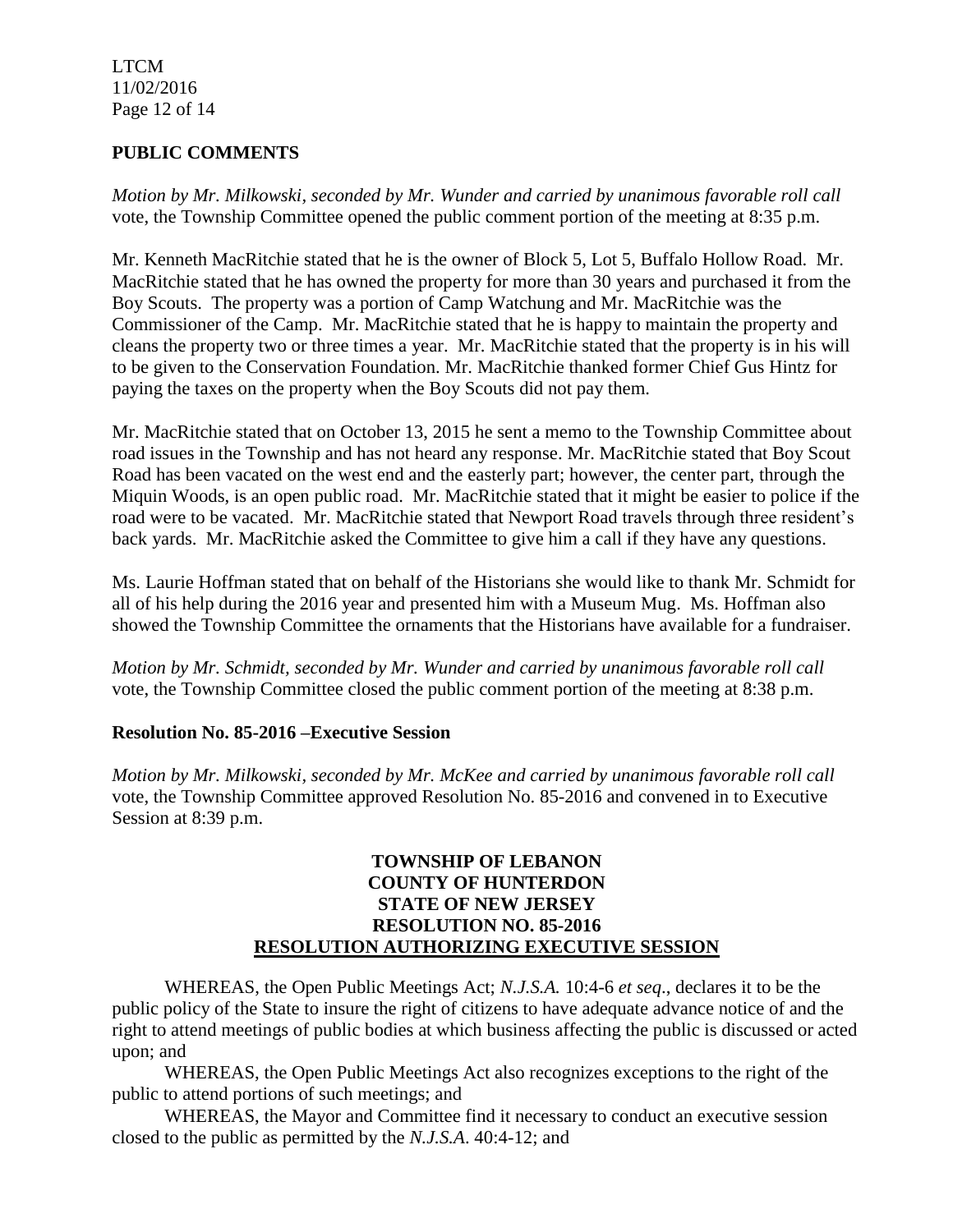LTCM 11/02/2016 Page 13 of 14

WHEREAS, the Mayor and Committee will reconvene in public session at the conclusion of the executive session;

NOW, THEREFORE, BE IT RESOLVED by the Mayor and Committee of the Township of Lebanon, County of Hunterdon, State of New Jersey that they will conduct an executive session to discuss the following topic(s) as permitted by *N.J.S.A*. 40:4-12:

A matter which Federal Law, State Statute or Rule of Court requires be kept confidential or excluded from discussion in public (Provision relied upon:

\_\_\_\_\_\_\_\_\_\_\_\_\_\_\_\_\_\_\_\_\_\_\_\_\_\_\_\_\_\_\_\_\_\_\_\_\_\_\_\_\_\_\_\_\_\_\_\_\_\_\_\_);

A matter where the release of information would impair a right to receive funds from the federal government;

A matter whose disclosure would constitute an unwarranted invasion of individual privacy; X A collective bargaining agreement, or the terms and conditions thereof (Specify contract: **CWA Local 1040**);

\_\_ \_\_A matter involving the purpose, lease or acquisition of real property with public funds, the setting of bank rates or investment of public funds where it could adversely affect the public interest if discussion of such matters were disclosed; Real Estate Acquisitions

Tactics and techniques utilized in protecting the safety and property of the public provided that their disclosure could impair such protection;

\_\_\_\_\_\_Investigations of violations or possible violations of the law;

Pending or anticipated litigation or contract negotiation in which the public body is or may become a party; (The general nature of the litigation or contract negotiations is: Professional Service Contracts\_\_\_\_\_\_. The public disclosure of such information at this time would have a potentially negative impact on the municipality's position in the litigation or negotiation; therefore this information will be withheld until such time as the matter is concluded or the potential for negative impact no longer exists.)

Matters falling within the attorney-client privilege, to the extent that confidentiality is required in order for the attorney to exercise his or her ethical duties as a lawyer; (The general nature of the matter is:

OR the public disclosure of

such information at this time would have a potentially negative impact on the municipality's position with respect to the matter being discussed; therefore this information will be withheld until such time as the matter is concluded or the potential for negative impact no longer exists.*)*;

Matters involving the employment, appointment, termination of employment, terms and conditions of employment, evaluation of the performance, promotion or disciplining of any specific prospective or current public officer or employee of the public body, where all individual employees or appointees whose rights could be adversely affected have not requested in writing that the matter(s) be discussed at a public meeting; (The employee(s) and/or general nature of discussion is: Union Contract the public disclosure of such information at this time would violate the employee(s) privacy rights; therefore this information will be withheld until such time as the matter is concluded or the threat to privacy rights no longer exists.;

Deliberation occurring after a public hearing that may result in the imposition of a specific civil penalty or loss of a license or permit;

BE IT FURTHER RESOLVED that the Mayor and Committee hereby declare that their discussion of the subject(s) identified above may be made public at a time when the Township Attorney advises them that the disclosure of the discussion will not detrimentally affect any right, interest or duty of the Township or any other entity with respect to said discussion.